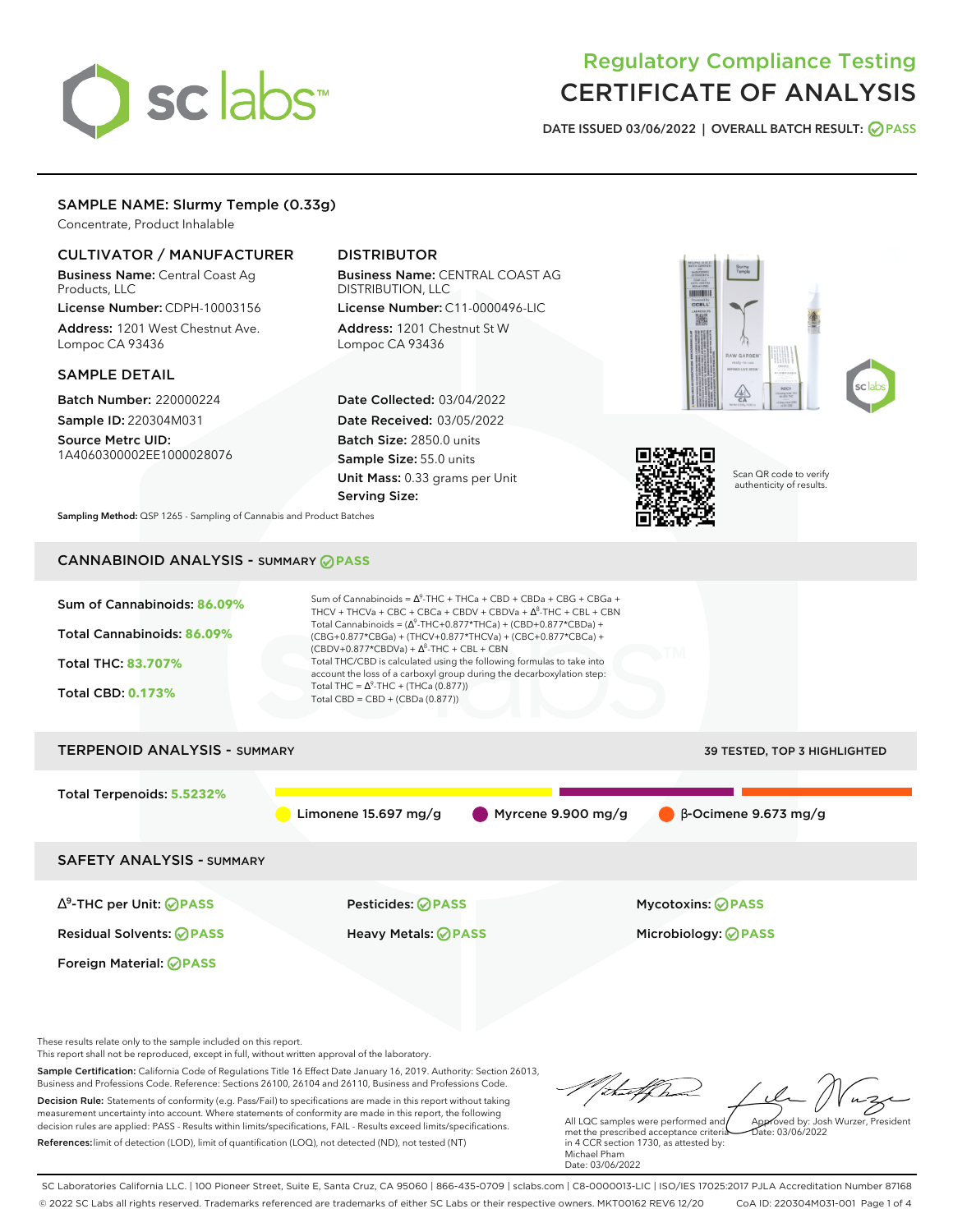



**SLURMY TEMPLE (0.33G) | DATE ISSUED 03/06/2022 | OVERALL BATCH RESULT: PASS**

#### **CANNABINOID TEST RESULTS** - 03/05/2022 **PASS**

Tested by high-performance liquid chromatography with diode-array detection (HPLC-DAD). **Method:** QSP 1157 - Analysis of Cannabinoids by HPLC-DAD

#### TOTAL CANNABINOIDS: **86.09%**

Total Cannabinoids (Total THC) + (Total CBD) + (Total CBG) + (Total THCV) + (Total CBC) +  $(Total CBDV) +  $\Delta^8$ -THC + CBL + CBN$ 

TOTAL THC: **83.707%** Total THC (Δ<sup>9</sup>-THC+0.877\*THCa)

TOTAL CBD: **0.173%**

Total CBD (CBD+0.877\*CBDa)

TOTAL CBG: 1.522% Total CBG (CBG+0.877\*CBGa)

TOTAL THCV: 0.39% Total THCV (THCV+0.877\*THCVa)

TOTAL CBC: ND Total CBC (CBC+0.877\*CBCa)

TOTAL CBDV: ND Total CBDV (CBDV+0.877\*CBDVa)

| <b>COMPOUND</b> | LOD/LOQ<br>(mg/g)          | <b>MEASUREMENT</b><br><b>UNCERTAINTY</b><br>(mg/g) | <b>RESULT</b><br>(mg/g) | <b>RESULT</b><br>(%) |
|-----------------|----------------------------|----------------------------------------------------|-------------------------|----------------------|
| $\wedge^9$ -THC | 0.06 / 0.26                | ±22.433                                            | 837.07                  | 83.707               |
| <b>CBG</b>      | 0.06/0.19                  | ±0.467                                             | 15.22                   | 1.522                |
| <b>THCV</b>     | 0.1 / 0.2                  | ±0.15                                              | 3.9                     | 0.39                 |
| <b>CBN</b>      | 0.1/0.3                    | ±0.15                                              | 3.0                     | 0.30                 |
| <b>CBD</b>      | 0.07/0.29                  | ±0.062                                             | 1.73                    | 0.173                |
| $\Delta^8$ -THC | 0.1/0.4                    | N/A                                                | <b>ND</b>               | <b>ND</b>            |
| <b>THCa</b>     | 0.05/0.14                  | N/A                                                | <b>ND</b>               | <b>ND</b>            |
| <b>THCVa</b>    | 0.07/0.20                  | N/A                                                | <b>ND</b>               | <b>ND</b>            |
| <b>CBDa</b>     | 0.02/0.19                  | N/A                                                | <b>ND</b>               | <b>ND</b>            |
| <b>CBDV</b>     | 0.04 / 0.15                | N/A                                                | <b>ND</b>               | <b>ND</b>            |
| <b>CBDVa</b>    | 0.03/0.53                  | N/A                                                | <b>ND</b>               | <b>ND</b>            |
| <b>CBGa</b>     | 0.1/0.2                    | N/A                                                | <b>ND</b>               | <b>ND</b>            |
| <b>CBL</b>      | 0.06 / 0.24                | N/A                                                | <b>ND</b>               | <b>ND</b>            |
| <b>CBC</b>      | 0.2 / 0.5                  | N/A                                                | <b>ND</b>               | <b>ND</b>            |
| <b>CBCa</b>     | 0.07/0.28                  | N/A                                                | <b>ND</b>               | <b>ND</b>            |
|                 | <b>SUM OF CANNABINOIDS</b> |                                                    | 860.9 mg/g              | 86.09%               |

#### **UNIT MASS: 0.33 grams per Unit**

| $\Delta^9$ -THC per Unit               | 1100 per-package limit | 276.23 mg/unit  | <b>PASS</b> |
|----------------------------------------|------------------------|-----------------|-------------|
| <b>Total THC per Unit</b>              |                        | 276.23 mg/unit  |             |
| <b>CBD</b> per Unit                    |                        | $0.57$ mg/unit  |             |
| <b>Total CBD per Unit</b>              |                        | $0.57$ mg/unit  |             |
| <b>Sum of Cannabinoids</b><br>per Unit |                        | 284.1 mg/unit   |             |
| <b>Total Cannabinoids</b><br>per Unit  |                        | $284.1$ mg/unit |             |

| <b>COMPOUND</b>         | LOD/LOQ<br>(mg/g) | 、SUKEIV<br><b>UNCERTAINTY</b><br>(mg/g) | <b>RESULT</b><br>(mg/g)                         | <b>RESULT</b><br>$(\%)$ |
|-------------------------|-------------------|-----------------------------------------|-------------------------------------------------|-------------------------|
| Limonene                | 0.005 / 0.016     | ±0.1742                                 | 15.697                                          | 1.5697                  |
| <b>Myrcene</b>          | 0.008 / 0.025     | ±0.0990                                 | 9.900                                           | 0.9900                  |
| <b>B-Ocimene</b>        | 0.006 / 0.020     | ±0.2418                                 | 9.673                                           | 0.9673                  |
| Terpinolene             | 0.008 / 0.026     | ±0.0775                                 | 4.875                                           | 0.4875                  |
| $\alpha$ -Pinene        | 0.005 / 0.017     | ±0.0267                                 | 3.989                                           | 0.3989                  |
| $\beta$ -Pinene         | 0.004 / 0.014     | ±0.0289                                 | 3.250                                           | 0.3250                  |
| β-Caryophyllene         | 0.004 / 0.012     | ±0.0731                                 | 2.640                                           | 0.2640                  |
| Fenchol                 | 0.010 / 0.034     | ±0.0247                                 | 0.820                                           | 0.0820                  |
| Linalool                | 0.009 / 0.032     | ±0.0235                                 | 0.795                                           | 0.0795                  |
| $\alpha$ -Humulene      | 0.009/0.029       | ±0.0180                                 | 0.722                                           | 0.0722                  |
| $\alpha$ -Bisabolol     | 0.008 / 0.026     | ±0.0188                                 | 0.453                                           | 0.0453                  |
| <b>Terpineol</b>        | 0.009 / 0.031     | ±0.0213                                 | 0.445                                           | 0.0445                  |
| Camphene                | 0.005 / 0.015     | ±0.0034                                 | 0.383                                           | 0.0383                  |
| trans-ß-Farnesene       | 0.008 / 0.025     | ±0.0066                                 | 0.240                                           | 0.0240                  |
| $\alpha$ -Phellandrene  | 0.006 / 0.020     | ±0.0022                                 | 0.212                                           | 0.0212                  |
| $\alpha$ -Terpinene     | 0.005 / 0.017     | ±0.0023                                 | 0.199                                           | 0.0199                  |
| $\Delta^3$ -Carene      | 0.005 / 0.018     | ±0.0021                                 | 0.190                                           | 0.0190                  |
| Valencene               | 0.009 / 0.030     | ±0.0091                                 | 0.169                                           | 0.0169                  |
| <b>Borneol</b>          | 0.005 / 0.016     | ±0.0040                                 | 0.122                                           | 0.0122                  |
| $\gamma$ -Terpinene     | 0.006 / 0.018     | ±0.0014                                 | 0.106                                           | 0.0106                  |
| Guaiol                  | 0.009 / 0.030     | ±0.0039                                 | 0.106                                           | 0.0106                  |
| Fenchone                | 0.009 / 0.028     | ±0.0016                                 | 0.070                                           | 0.0070                  |
| Nerolidol               | 0.006 / 0.019     | ±0.0030                                 | 0.062                                           | 0.0062                  |
| p-Cymene                | 0.005 / 0.016     | ±0.0009                                 | 0.044                                           | 0.0044                  |
| Citronellol             | 0.003 / 0.010     | ±0.0013                                 | 0.034                                           | 0.0034                  |
| Eucalyptol              | 0.006 / 0.018     | ±0.0006                                 | 0.029                                           | 0.0029                  |
| Geraniol                | 0.002 / 0.007     | ±0.0002                                 | 0.007                                           | 0.0007                  |
| Sabinene                | 0.004 / 0.014     | N/A                                     | <loq< th=""><th><loq< th=""></loq<></th></loq<> | <loq< th=""></loq<>     |
| Sabinene Hydrate        | 0.006 / 0.022     | N/A                                     | <loq< th=""><th><loq< th=""></loq<></th></loq<> | <loq< th=""></loq<>     |
| Nerol                   | 0.003 / 0.011     | N/A                                     | <loq< th=""><th><loq< th=""></loq<></th></loq<> | <loq< th=""></loq<>     |
| Caryophyllene<br>Oxide  | 0.010 / 0.033     | N/A                                     | <loq< th=""><th><loq< th=""></loq<></th></loq<> | <loq< th=""></loq<>     |
| Isopulegol              | 0.005 / 0.016     | N/A                                     | ND                                              | <b>ND</b>               |
| Camphor                 | 0.006 / 0.019     | N/A                                     | ND                                              | <b>ND</b>               |
| Isoborneol              | 0.004 / 0.012     | N/A                                     | ND                                              | ND                      |
| Menthol                 | 0.008 / 0.025     | N/A                                     | ND                                              | <b>ND</b>               |
| Pulegone                | 0.003 / 0.011     | N/A                                     | ND                                              | <b>ND</b>               |
| <b>Geranyl Acetate</b>  | 0.004 / 0.014     | N/A                                     | ND                                              | ND                      |
| $\alpha$ -Cedrene       | 0.005 / 0.016     | N/A                                     | ND                                              | ND                      |
| Cedrol                  | 0.008 / 0.027     | N/A                                     | ND                                              | <b>ND</b>               |
| <b>TOTAL TERPENOIDS</b> |                   |                                         | 55.232 mg/g                                     | 5.5232%                 |

SC Laboratories California LLC. | 100 Pioneer Street, Suite E, Santa Cruz, CA 95060 | 866-435-0709 | sclabs.com | C8-0000013-LIC | ISO/IES 17025:2017 PJLA Accreditation Number 87168 © 2022 SC Labs all rights reserved. Trademarks referenced are trademarks of either SC Labs or their respective owners. MKT00162 REV6 12/20 CoA ID: 220304M031-001 Page 2 of 4

# **TERPENOID TEST RESULTS** - 03/06/2022

Terpene analysis utilizing gas chromatography-flame ionization detection (GC-FID). **Method:** QSP 1192 - Analysis of Terpenoids by GC-FID

**MEASUREMENT**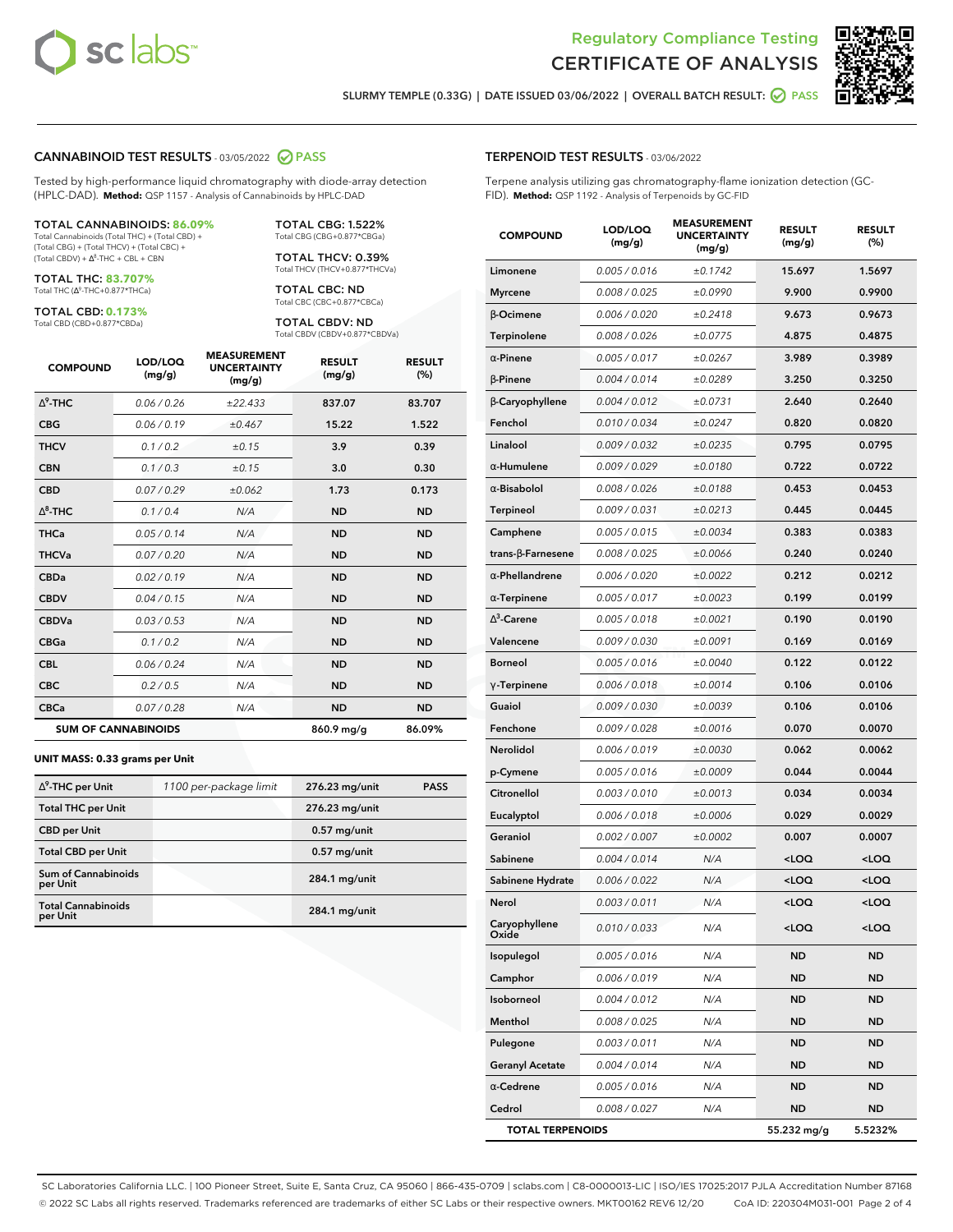



**SLURMY TEMPLE (0.33G) | DATE ISSUED 03/06/2022 | OVERALL BATCH RESULT: PASS**

# **CATEGORY 1 PESTICIDE TEST RESULTS** - 03/06/2022 **PASS**

Pesticide and plant growth regulator analysis utilizing high-performance liquid chromatography-mass spectrometry (HPLC-MS) or gas chromatography-mass spectrometry (GC-MS). \*GC-MS utilized where indicated. **Method:** QSP 1212 - Analysis of Pesticides and Mycotoxins by LC-MS or QSP 1213 - Analysis of Pesticides by GC-MS

| 0.03 / 0.08<br><b>ND</b><br>Aldicarb<br>$\ge$ LOD<br>N/A<br><b>PASS</b><br>Carbofuran<br>0.02 / 0.05<br><b>ND</b><br><b>PASS</b><br>$\ge$ LOD<br>N/A<br>Chlordane*<br>0.03 / 0.08<br>N/A<br><b>ND</b><br><b>PASS</b><br>$\ge$ LOD<br>Chlorfenapyr*<br>0.03/0.10<br><b>ND</b><br><b>PASS</b><br>$\ge$ LOD<br>N/A<br>Chlorpyrifos<br>0.02/0.06<br>$>$ LOD<br>N/A<br><b>ND</b><br><b>PASS</b><br>0.02 / 0.07<br>N/A<br><b>ND</b><br><b>PASS</b><br>Coumaphos<br>$\ge$ LOD<br>Daminozide<br>0.02 / 0.07<br>N/A<br><b>ND</b><br><b>PASS</b><br>$\ge$ LOD<br><b>Dichlorvos</b><br>0.03/0.09<br>N/A<br><b>ND</b><br><b>PASS</b><br>$\ge$ LOD<br>(DDVP)<br>Dimethoate<br>0.03/0.08<br>N/A<br><b>ND</b><br><b>PASS</b><br>$>$ LOD<br>Ethoprophos<br>0.03/0.10<br>$\ge$ LOD<br>N/A<br><b>ND</b><br><b>PASS</b><br>Etofenprox<br>0.02 / 0.06<br>N/A<br><b>ND</b><br><b>PASS</b><br>$>$ LOD<br>0.03/0.08<br>N/A<br><b>ND</b><br><b>PASS</b><br>Fenoxycarb<br>$>$ LOD<br>0.03 / 0.08<br>$\ge$ LOD<br>N/A<br><b>ND</b><br><b>PASS</b><br>Fipronil<br>Imazalil<br>0.02/0.06<br>$>$ LOD<br>N/A<br><b>ND</b><br><b>PASS</b><br><b>Methiocarb</b><br>0.02 / 0.07<br><b>ND</b><br><b>PASS</b><br>$\ge$ LOD<br>N/A<br>0.03/0.10<br>N/A<br><b>ND</b><br><b>PASS</b><br>Parathion-methyl<br>$\ge$ LOD<br>0.03/0.09<br>N/A<br><b>PASS</b><br>$>$ LOD<br><b>ND</b><br><b>Mevinphos</b><br>Paclobutrazol<br>0.02 / 0.05<br>N/A<br><b>ND</b><br><b>PASS</b><br>$\ge$ LOD<br>0.03/0.09<br>$>$ LOD<br>N/A<br><b>ND</b><br><b>PASS</b><br>Propoxur<br>0.03 / 0.08<br>$\ge$ LOD<br>N/A<br><b>ND</b><br><b>PASS</b><br>Spiroxamine<br>0.03/0.10<br><b>ND</b><br><b>PASS</b><br>Thiacloprid<br>$\ge$ LOD<br>N/A | <b>COMPOUND</b> | LOD/LOQ<br>$(\mu g/g)$ | <b>ACTION</b><br>LIMIT<br>$(\mu g/g)$ | <b>MEASUREMENT</b><br><b>UNCERTAINTY</b><br>$(\mu g/g)$ | <b>RESULT</b><br>$(\mu g/g)$ | <b>RESULT</b> |
|---------------------------------------------------------------------------------------------------------------------------------------------------------------------------------------------------------------------------------------------------------------------------------------------------------------------------------------------------------------------------------------------------------------------------------------------------------------------------------------------------------------------------------------------------------------------------------------------------------------------------------------------------------------------------------------------------------------------------------------------------------------------------------------------------------------------------------------------------------------------------------------------------------------------------------------------------------------------------------------------------------------------------------------------------------------------------------------------------------------------------------------------------------------------------------------------------------------------------------------------------------------------------------------------------------------------------------------------------------------------------------------------------------------------------------------------------------------------------------------------------------------------------------------------------------------------------------------------------------------------------------------------------------------------------------|-----------------|------------------------|---------------------------------------|---------------------------------------------------------|------------------------------|---------------|
|                                                                                                                                                                                                                                                                                                                                                                                                                                                                                                                                                                                                                                                                                                                                                                                                                                                                                                                                                                                                                                                                                                                                                                                                                                                                                                                                                                                                                                                                                                                                                                                                                                                                                 |                 |                        |                                       |                                                         |                              |               |
|                                                                                                                                                                                                                                                                                                                                                                                                                                                                                                                                                                                                                                                                                                                                                                                                                                                                                                                                                                                                                                                                                                                                                                                                                                                                                                                                                                                                                                                                                                                                                                                                                                                                                 |                 |                        |                                       |                                                         |                              |               |
|                                                                                                                                                                                                                                                                                                                                                                                                                                                                                                                                                                                                                                                                                                                                                                                                                                                                                                                                                                                                                                                                                                                                                                                                                                                                                                                                                                                                                                                                                                                                                                                                                                                                                 |                 |                        |                                       |                                                         |                              |               |
|                                                                                                                                                                                                                                                                                                                                                                                                                                                                                                                                                                                                                                                                                                                                                                                                                                                                                                                                                                                                                                                                                                                                                                                                                                                                                                                                                                                                                                                                                                                                                                                                                                                                                 |                 |                        |                                       |                                                         |                              |               |
|                                                                                                                                                                                                                                                                                                                                                                                                                                                                                                                                                                                                                                                                                                                                                                                                                                                                                                                                                                                                                                                                                                                                                                                                                                                                                                                                                                                                                                                                                                                                                                                                                                                                                 |                 |                        |                                       |                                                         |                              |               |
|                                                                                                                                                                                                                                                                                                                                                                                                                                                                                                                                                                                                                                                                                                                                                                                                                                                                                                                                                                                                                                                                                                                                                                                                                                                                                                                                                                                                                                                                                                                                                                                                                                                                                 |                 |                        |                                       |                                                         |                              |               |
|                                                                                                                                                                                                                                                                                                                                                                                                                                                                                                                                                                                                                                                                                                                                                                                                                                                                                                                                                                                                                                                                                                                                                                                                                                                                                                                                                                                                                                                                                                                                                                                                                                                                                 |                 |                        |                                       |                                                         |                              |               |
|                                                                                                                                                                                                                                                                                                                                                                                                                                                                                                                                                                                                                                                                                                                                                                                                                                                                                                                                                                                                                                                                                                                                                                                                                                                                                                                                                                                                                                                                                                                                                                                                                                                                                 |                 |                        |                                       |                                                         |                              |               |
|                                                                                                                                                                                                                                                                                                                                                                                                                                                                                                                                                                                                                                                                                                                                                                                                                                                                                                                                                                                                                                                                                                                                                                                                                                                                                                                                                                                                                                                                                                                                                                                                                                                                                 |                 |                        |                                       |                                                         |                              |               |
|                                                                                                                                                                                                                                                                                                                                                                                                                                                                                                                                                                                                                                                                                                                                                                                                                                                                                                                                                                                                                                                                                                                                                                                                                                                                                                                                                                                                                                                                                                                                                                                                                                                                                 |                 |                        |                                       |                                                         |                              |               |
|                                                                                                                                                                                                                                                                                                                                                                                                                                                                                                                                                                                                                                                                                                                                                                                                                                                                                                                                                                                                                                                                                                                                                                                                                                                                                                                                                                                                                                                                                                                                                                                                                                                                                 |                 |                        |                                       |                                                         |                              |               |
|                                                                                                                                                                                                                                                                                                                                                                                                                                                                                                                                                                                                                                                                                                                                                                                                                                                                                                                                                                                                                                                                                                                                                                                                                                                                                                                                                                                                                                                                                                                                                                                                                                                                                 |                 |                        |                                       |                                                         |                              |               |
|                                                                                                                                                                                                                                                                                                                                                                                                                                                                                                                                                                                                                                                                                                                                                                                                                                                                                                                                                                                                                                                                                                                                                                                                                                                                                                                                                                                                                                                                                                                                                                                                                                                                                 |                 |                        |                                       |                                                         |                              |               |
|                                                                                                                                                                                                                                                                                                                                                                                                                                                                                                                                                                                                                                                                                                                                                                                                                                                                                                                                                                                                                                                                                                                                                                                                                                                                                                                                                                                                                                                                                                                                                                                                                                                                                 |                 |                        |                                       |                                                         |                              |               |
|                                                                                                                                                                                                                                                                                                                                                                                                                                                                                                                                                                                                                                                                                                                                                                                                                                                                                                                                                                                                                                                                                                                                                                                                                                                                                                                                                                                                                                                                                                                                                                                                                                                                                 |                 |                        |                                       |                                                         |                              |               |
|                                                                                                                                                                                                                                                                                                                                                                                                                                                                                                                                                                                                                                                                                                                                                                                                                                                                                                                                                                                                                                                                                                                                                                                                                                                                                                                                                                                                                                                                                                                                                                                                                                                                                 |                 |                        |                                       |                                                         |                              |               |
|                                                                                                                                                                                                                                                                                                                                                                                                                                                                                                                                                                                                                                                                                                                                                                                                                                                                                                                                                                                                                                                                                                                                                                                                                                                                                                                                                                                                                                                                                                                                                                                                                                                                                 |                 |                        |                                       |                                                         |                              |               |
|                                                                                                                                                                                                                                                                                                                                                                                                                                                                                                                                                                                                                                                                                                                                                                                                                                                                                                                                                                                                                                                                                                                                                                                                                                                                                                                                                                                                                                                                                                                                                                                                                                                                                 |                 |                        |                                       |                                                         |                              |               |
|                                                                                                                                                                                                                                                                                                                                                                                                                                                                                                                                                                                                                                                                                                                                                                                                                                                                                                                                                                                                                                                                                                                                                                                                                                                                                                                                                                                                                                                                                                                                                                                                                                                                                 |                 |                        |                                       |                                                         |                              |               |
|                                                                                                                                                                                                                                                                                                                                                                                                                                                                                                                                                                                                                                                                                                                                                                                                                                                                                                                                                                                                                                                                                                                                                                                                                                                                                                                                                                                                                                                                                                                                                                                                                                                                                 |                 |                        |                                       |                                                         |                              |               |
|                                                                                                                                                                                                                                                                                                                                                                                                                                                                                                                                                                                                                                                                                                                                                                                                                                                                                                                                                                                                                                                                                                                                                                                                                                                                                                                                                                                                                                                                                                                                                                                                                                                                                 |                 |                        |                                       |                                                         |                              |               |

# **CATEGORY 2 PESTICIDE TEST RESULTS** - 03/06/2022 **PASS**

| <b>COMPOUND</b>          | LOD/LOO<br>$(\mu g/g)$ | <b>ACTION</b><br><b>LIMIT</b><br>(µg/g) | <b>MEASUREMENT</b><br><b>UNCERTAINTY</b><br>$(\mu g/g)$ | <b>RESULT</b><br>$(\mu g/g)$ | <b>RESULT</b> |  |
|--------------------------|------------------------|-----------------------------------------|---------------------------------------------------------|------------------------------|---------------|--|
| Abamectin                | 0.03/0.10              | 0.1                                     | N/A                                                     | <b>ND</b>                    | <b>PASS</b>   |  |
| Acephate                 | 0.02/0.07              | 0.1                                     | N/A                                                     | <b>ND</b>                    | <b>PASS</b>   |  |
| Acequinocyl              | 0.02/0.07              | 0.1                                     | N/A                                                     | <b>ND</b>                    | <b>PASS</b>   |  |
| Acetamiprid              | 0.02/0.05              | 0.1                                     | N/A                                                     | <b>ND</b>                    | <b>PASS</b>   |  |
| Azoxystrobin             | 0.02/0.07              | 0.1                                     | N/A                                                     | <b>ND</b>                    | <b>PASS</b>   |  |
| <b>Bifenazate</b>        | 0.01/0.04              | 0.1                                     | N/A                                                     | <b>ND</b>                    | <b>PASS</b>   |  |
| <b>Bifenthrin</b>        | 0.02/0.05              | 3                                       | N/A                                                     | <b>ND</b>                    | <b>PASS</b>   |  |
| <b>Boscalid</b>          | 0.03/0.09              | 0.1                                     | N/A                                                     | <b>ND</b>                    | <b>PASS</b>   |  |
| Captan                   | 0.19/0.57              | 0.7                                     | N/A                                                     | <b>ND</b>                    | <b>PASS</b>   |  |
| Carbaryl                 | 0.02/0.06              | 0.5                                     | N/A                                                     | <b>ND</b>                    | <b>PASS</b>   |  |
| Chlorantranilip-<br>role | 0.04/0.12              | 10                                      | N/A                                                     | <b>ND</b>                    | <b>PASS</b>   |  |
| Clofentezine             | 0.03/0.09              | 0.1                                     | N/A                                                     | <b>ND</b>                    | <b>PASS</b>   |  |

#### **CATEGORY 2 PESTICIDE TEST RESULTS** - 03/06/2022 continued

| <b>COMPOUND</b>               | LOD/LOQ<br>(µg/g) | <b>ACTION</b><br><b>LIMIT</b><br>(µg/g) | <b>MEASUREMENT</b><br><b>UNCERTAINTY</b><br>$(\mu g/g)$ | <b>RESULT</b><br>(µg/g) | <b>RESULT</b> |
|-------------------------------|-------------------|-----------------------------------------|---------------------------------------------------------|-------------------------|---------------|
| Cyfluthrin                    | 0.12 / 0.38       | $\overline{c}$                          | N/A                                                     | ND                      | <b>PASS</b>   |
| Cypermethrin                  | 0.11 / 0.32       | $\mathcal{I}$                           | N/A                                                     | ND                      | <b>PASS</b>   |
| <b>Diazinon</b>               | 0.02 / 0.05       | 0.1                                     | N/A                                                     | <b>ND</b>               | <b>PASS</b>   |
| Dimethomorph                  | 0.03 / 0.09       | 2                                       | N/A                                                     | ND                      | <b>PASS</b>   |
| Etoxazole                     | 0.02 / 0.06       | 0.1                                     | N/A                                                     | ND                      | <b>PASS</b>   |
| Fenhexamid                    | 0.03 / 0.09       | 0.1                                     | N/A                                                     | <b>ND</b>               | <b>PASS</b>   |
| Fenpyroximate                 | 0.02 / 0.06       | 0.1                                     | N/A                                                     | <b>ND</b>               | <b>PASS</b>   |
| Flonicamid                    | 0.03 / 0.10       | 0.1                                     | N/A                                                     | <b>ND</b>               | <b>PASS</b>   |
| Fludioxonil                   | 0.03 / 0.10       | 0.1                                     | N/A                                                     | <b>ND</b>               | <b>PASS</b>   |
| Hexythiazox                   | 0.02 / 0.07       | 0.1                                     | N/A                                                     | <b>ND</b>               | <b>PASS</b>   |
| Imidacloprid                  | 0.04 / 0.11       | 5                                       | N/A                                                     | <b>ND</b>               | <b>PASS</b>   |
| Kresoxim-methyl               | 0.02 / 0.07       | 0.1                                     | N/A                                                     | ND                      | <b>PASS</b>   |
| Malathion                     | 0.03 / 0.09       | 0.5                                     | N/A                                                     | <b>ND</b>               | <b>PASS</b>   |
| Metalaxyl                     | 0.02 / 0.07       | $\overline{c}$                          | N/A                                                     | <b>ND</b>               | <b>PASS</b>   |
| Methomyl                      | 0.03 / 0.10       | $\mathcal{I}$                           | N/A                                                     | ND                      | <b>PASS</b>   |
| Myclobutanil                  | 0.03 / 0.09       | 0.1                                     | N/A                                                     | <b>ND</b>               | <b>PASS</b>   |
| Naled                         | 0.02 / 0.07       | 0.1                                     | N/A                                                     | ND                      | <b>PASS</b>   |
| Oxamyl                        | 0.04 / 0.11       | 0.5                                     | N/A                                                     | ND                      | <b>PASS</b>   |
| Pentachloronitro-<br>benzene* | 0.03 / 0.09       | 0.1                                     | N/A                                                     | ND                      | <b>PASS</b>   |
| Permethrin                    | 0.04 / 0.12       | 0.5                                     | N/A                                                     | <b>ND</b>               | <b>PASS</b>   |
| Phosmet                       | 0.03 / 0.10       | 0.1                                     | N/A                                                     | ND                      | <b>PASS</b>   |
| Piperonyl<br><b>Butoxide</b>  | 0.02 / 0.07       | 3                                       | N/A                                                     | <b>ND</b>               | <b>PASS</b>   |
| Prallethrin                   | 0.03 / 0.08       | 0.1                                     | N/A                                                     | <b>ND</b>               | <b>PASS</b>   |
| Propiconazole                 | 0.02 / 0.07       | 0.1                                     | N/A                                                     | <b>ND</b>               | <b>PASS</b>   |
| Pyrethrins                    | 0.04 / 0.12       | 0.5                                     | N/A                                                     | <b>ND</b>               | <b>PASS</b>   |
| Pyridaben                     | 0.02 / 0.07       | 0.1                                     | N/A                                                     | <b>ND</b>               | <b>PASS</b>   |
| Spinetoram                    | 0.02 / 0.07       | 0.1                                     | N/A                                                     | <b>ND</b>               | <b>PASS</b>   |
| Spinosad                      | 0.02 / 0.07       | 0.1                                     | N/A                                                     | ND                      | <b>PASS</b>   |
| Spiromesifen                  | 0.02 / 0.05       | 0.1                                     | N/A                                                     | <b>ND</b>               | <b>PASS</b>   |
| Spirotetramat                 | 0.02 / 0.06       | 0.1                                     | N/A                                                     | <b>ND</b>               | <b>PASS</b>   |
| Tebuconazole                  | 0.02 / 0.07       | 0.1                                     | N/A                                                     | ND                      | <b>PASS</b>   |
| Thiamethoxam                  | 0.03 / 0.10       | 5                                       | N/A                                                     | <b>ND</b>               | <b>PASS</b>   |
| Trifloxystrobin               | 0.03 / 0.08       | 0.1                                     | N/A                                                     | <b>ND</b>               | <b>PASS</b>   |

SC Laboratories California LLC. | 100 Pioneer Street, Suite E, Santa Cruz, CA 95060 | 866-435-0709 | sclabs.com | C8-0000013-LIC | ISO/IES 17025:2017 PJLA Accreditation Number 87168 © 2022 SC Labs all rights reserved. Trademarks referenced are trademarks of either SC Labs or their respective owners. MKT00162 REV6 12/20 CoA ID: 220304M031-001 Page 3 of 4